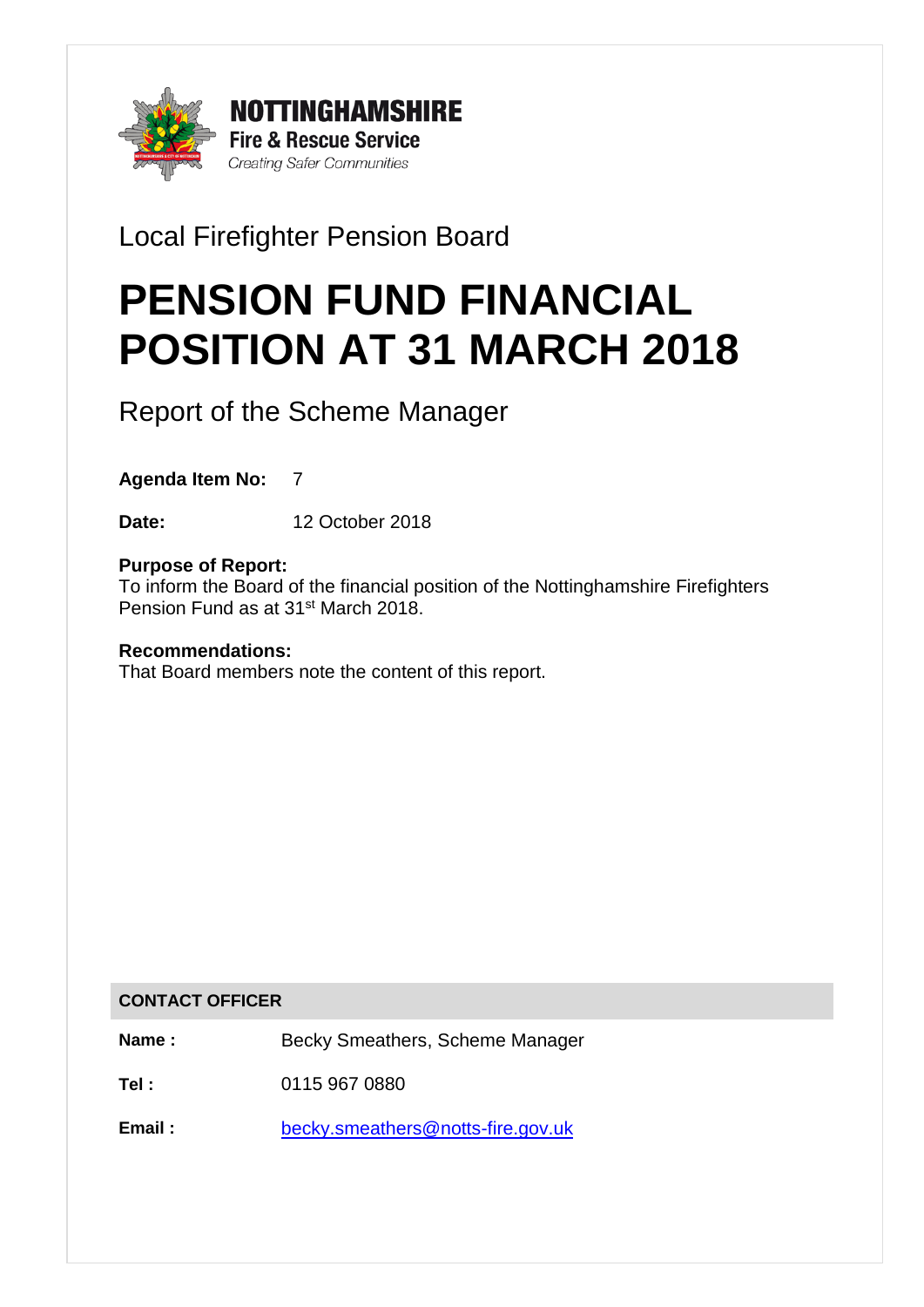## **1. BACKGROUND**

- 1.1 The four Firefighter pension schemes (1992, 2006, 2015 and Modified) are all unfunded schemes, which means that they have no funding invested in assets. Effectively, the schemes operate on a "pay as you go" basis, with contributions into the schemes in each year used to pay the pensions and lump sum retirement benefits in that same year.
- 1.2 Since April 2006, the Fire Authority has been required by accounting regulations to operate a pension fund separately from the Authority's revenue budget. This has had the effect of "ring-fencing" pension transactions so that they can be accounted for and reported as an entity.

## 2. REPORT

- 2.1 The Nottinghamshire Pension Fund for the Firefighter Schemes is included within the Authority's accounts but shown as a separate fund. It is subject to audit by external auditors and its financial position is reported as at 31<sup>st</sup> March each year.
- 2.2 The Pension Fund for the year ended  $31<sup>st</sup>$  March 2018 is attached as Appendix A.
- 2.3 The deficit on the Pension Fund (the amount by which pension benefits paid exceeds contributions into the schemes) is funded by the Home Office. For the year ended 31<sup>st</sup> March 2018 this deficit was £8.84m. The deficit in recent years has been as follows:

| <b>Financial Year</b> | <b>Pension Fund Deficit £m</b> |  |
|-----------------------|--------------------------------|--|
| 2014/15               | 7.67                           |  |
| 2015/16               | 10.17                          |  |
| 2016/17               | 10.23                          |  |
| 2017/18               | 88.                            |  |

- 2.4 It can be seen from Appendix A that the total amount of money coming into the pension schemes has reduced compared to the previous year largely due to a smaller workforce.
- 2.5 The total amount of benefits payable has decreased from £15.5m to £14.1m, mainly due to a lower level of commutations and lump sum retirement benefits. This element can fluctuate between years as it is dependent on the number of retirements and whether these staff hold senior positions.
- 2.6 The overall deficit of the scheme is expected to decrease over time as staff transition into the 2015 scheme and fewer staff retire from the more generous 1992 scheme.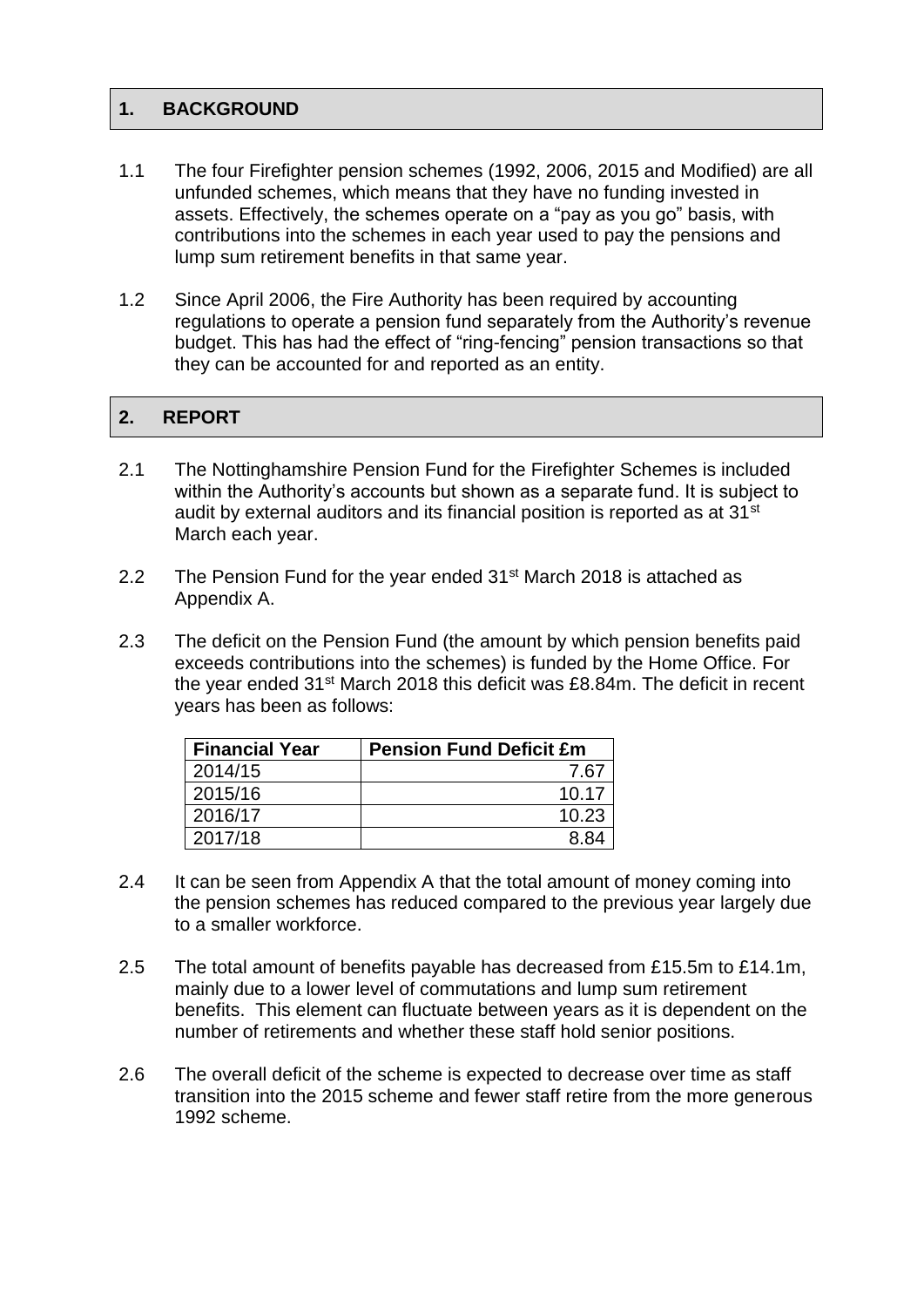## **3. FINANCIAL IMPLICATIONS**

The financial implications are set out in full in the body of this report.

#### **4. HUMAN RESOURCES AND LEARNING AND DEVELOPMENT IMPLICATIONS**

There are no human resources or learning and development implications arising directly from this report.

## **5. EQUALITY IMPACT ASSESSMENT**

An equality impact assessment has not been carried out as this is not a new policy.

#### **6. CRIME AND DISORDER IMPLICATIONS**

There are no crime and disorder implications arising from this report.

## **7. LEGAL IMPLICATIONS**

The Public Service Pensions Act 2013 introduced a framework for the governance and administration of public service pension schemes. The Pension Regulator's code of practice requires that Pension Board members are sufficiently knowledgeable about the subject to enable them to carry out their responsibilities and this report serves to increase knowledge and awareness of pension funding with a local context.

#### **8. RISK MANAGEMENT IMPLICATIONS**

There are no risk management implications arising directly from this report.

#### **9. RECOMMENDATIONS**

That Board members note the content of this report.

## **10. BACKGROUND PAPERS FOR INSPECTION (OTHER THAN PUBLISHED DOCUMENTS)**

None.

Becky Smeathers **SCHEME MANAGER**